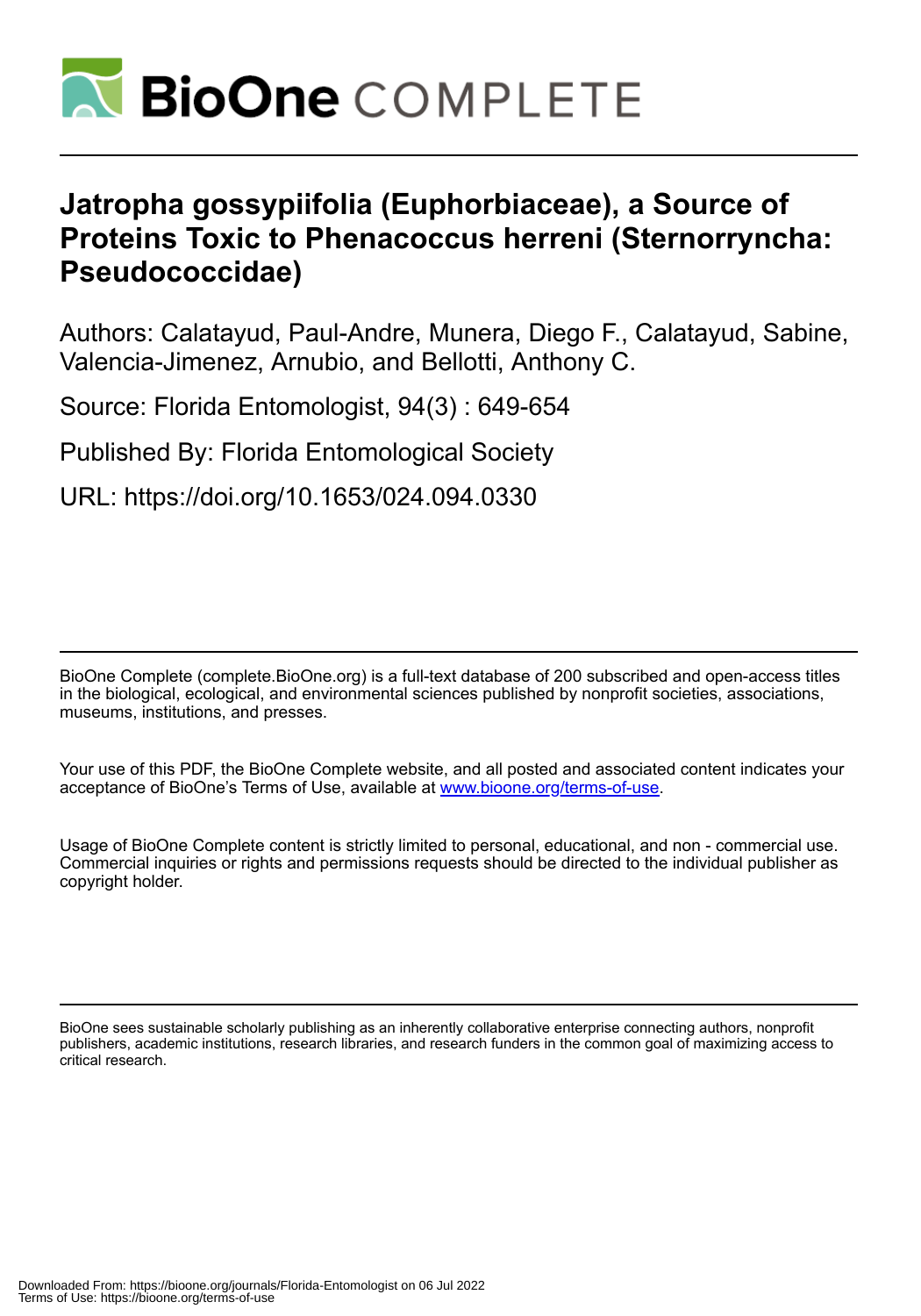# *JATROPHA GOSSYPIIFOLIA* (EUPHORBIACEAE), A SOURCE OF PROTEINS TOXIC TO *PHENACOCCUS HERRENI* (STERNORRYNCHA: PSEUDOCOCCIDAE)

PAUL-ANDRE CALATAYUD<sup>1,4,\*</sup>, DIEGO F. MUNERA<sup>2</sup>, SABINE CALATAYUD<sup>1</sup>, ARNUBIO VALENCIA-JIMENEZ<sup>3</sup> AND ANTHONY C. BELLOTTI<sup>2</sup>

1 Institut de Recherche pour le Développement (IRD) c/o International Centre of Insect Physiology and Ecology (ICIPE), NSBB Project, PO Box 30772-00100, Nairobi, Kenya

2 International Centre for Tropical Agriculture (CIAT), Cassava Entomology, CIAT AA 6713, Cali, Colombia

3 School of Exact and Natural Sciences, Department of Chemistry, Universidad de Caldas, AA 275, Manizales, Colombia

4 IRD, UR 072, Laboratoire Evolution, Génomes et Spéciation (LEGS), UPR 9034, Centre National de la Recherche Scientifique (CNRS), 91198 Gif-sur-Yvette cedex, France and Université Paris-Sud 11, 91405 Orsay Cedex, France

\*Corresponding author; E-mail: paul-andre.calatayud@legs.cnrs-gif.fr

# ABSTRACT

The cassava mealybug *Phenacoccus herreni* (Sternorryncha: Pseudococcidae) is a pest of cassava, *Manihot esculenta* Crantz (Euphorbiaceae), in South America. Proteins, representing direct gene products, are prime candidates in genetic engineering manipulations for host plant resistance. *Jatropha gossypiifolia* L. (Euphorbiaceae), a plant species known to contain proteins toxic to insects, exhibited insecticidal properties to *P. herreni*. The toxic compounds consisting of proteins around 101.02 kDa appeared to be mostly located in the mature leaves. Further studies are needed to identify the proteins and to ensure that they are not toxic to mammals.

Key Words: Colombia, Euphorbiaceae, cassava, Sternorrhyncha, Pseudococcidae, artificial diet, host-plant resistance, toxic proteins

# RESUMEN

El piojo harinoso de la yuca, *Phenacoccus herreni* (Sternorrhyncha: Pseudococcidae) es una plaga de la cassava (yuca), Manihot esculenta Crantz (Euphorbiaceae), en América del Sur. Las proteínas, que representan los productos directos de genes, son los principales candidatos en la ingeniería genética para la manipulación de la resistencia en las plantas. Jatropha gossypiifolia L. (Euphorbiaceae), una especie de planta conocida de contener proteínas que son tóxicas para los insectos, presenta propiedades insecticidas hacia P. herreni. Los compuestos tóxicos consisten de proteínas alrededor de 101,02 kDa que parecen estar ubicadas principalmente en las hojas maduras. Se necesitan más estudios para identificar las proteínas y para asegurarse de que no son tóxicos para los mamíferos.

In South America, and especially in Northeast Brazil, the cassava mealybug, *Phenacoccus herreni* Cox & Williams (Sternorryncha: Pseudococcidae), is a pest of cassava, *Manihot esculenta* Crantz (Euphorbiaceae) (Cox & Williams 1981; Bellotti et al. 1983; Noronha 1990).

Host plant resistance is a sustainable management option. However, cassava cultivars from either Africa or Latin America have not shown promise for obtaining good levels of resistance (Bellotti et al. 1999). Wild species of *Manihot* and other closely related genera may offer a potential source of resistance genes for the control of cassava pests (Asiedu et al. 1992). The identification of resistance sources of wild relatives of cassava

and other closely related genera as a source of pest resistant genes for genetic engineering in order to obtain transgenic cassavas resistant to pest insects is currently pursued by the International Centre for Tropical Agriculture (CIAT) in Cali, Colombia.

Complex multi-gene characters are not easily engineered. Proteins, representing direct gene products, are in general first considered in genetic engineering manipulations for crop improvement (Meeusen & Warren 1989; Boulter at al. 1990). To date, several genes encoding plant entomotoxic proteins have been introduced into crop genomes, and some of these plants are being tested in the field and are awaiting commercialization (Pefer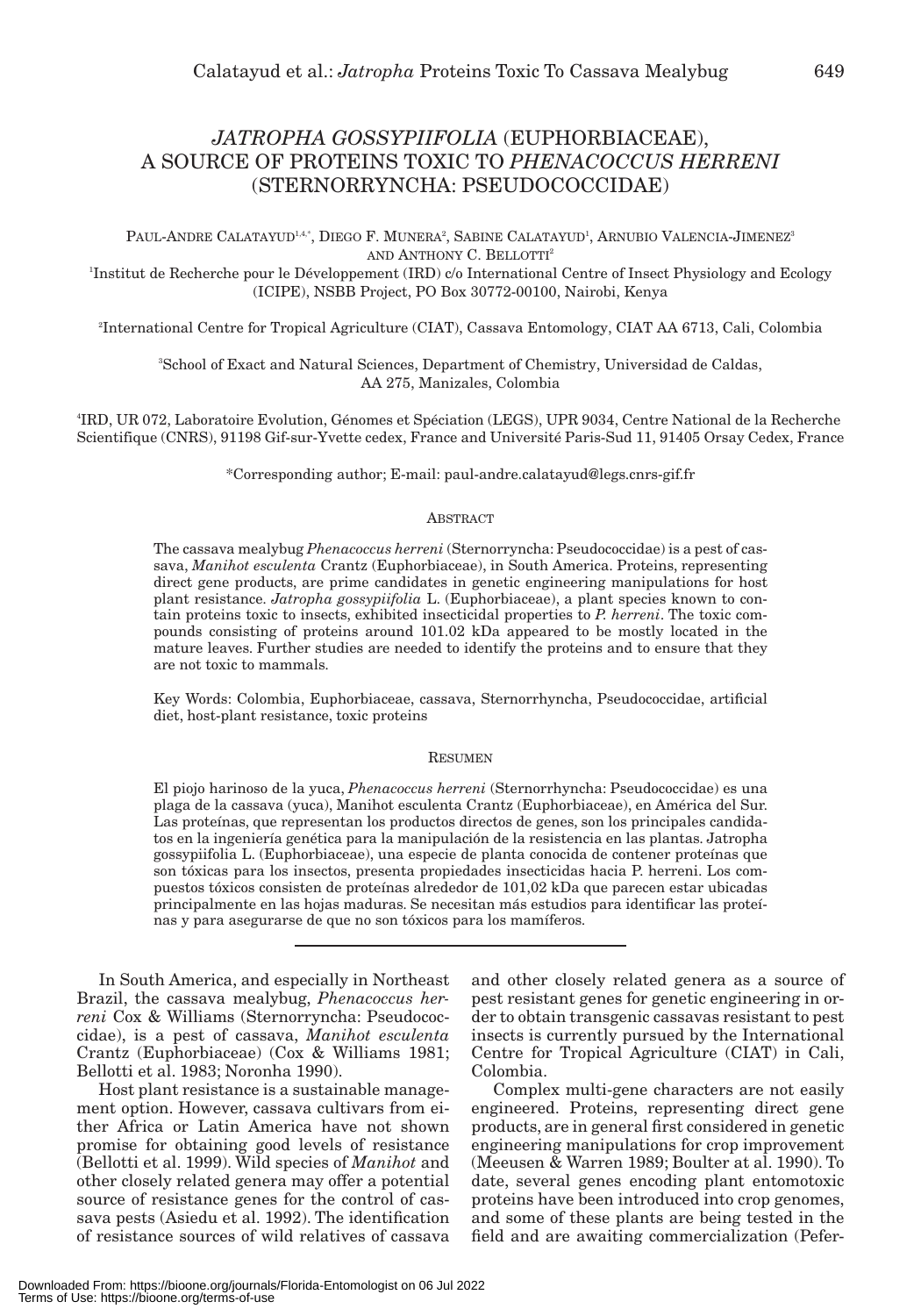oen 1997; Jouanin et al. 1998; Schuler et al. 1998; Hilder & Boulder 1999). Protein inhibitors (proteinase and  $α$ -amylase inhibitors), lectins and  $δ$ endotoxin proteins are different classes of proteins considered as chemical defensive factors against pest insects in transgenic plants (Meeusen & Warren 1989; Murdock et al. 1989; Czapla & Lang 1990; Gatehouse et al. 1992; Habibi et al. 1993; Powell et al. 1993; Rahbé & Febvay 1993; Rahbé et al. 1995; Davidson et al. 1996; Valencia-Jiménez et al. 2000). Transgenic strategies constitute a proven technology for control of crop pest insects and can contribute to integrated pest management systems with a strong biological control component (Schuler et al. 1998; Romeis et al. 2006).

Nevertheless, none of the wild *Manihot* species available at the CIAT germplasm collection showed insecticidal properties to *P. herreni* (P.-A. Calatayud, IRD c/o CNRS, LEGS, Gif-sur-Yvette, France, unpublished). The bellyache bush, (*Jatropha gossypiifolia* L. [Euphorbiaceae]), native from tropical America and now widespread in tropics, is used for medicinal purposes in Africa, Thailand and tropical America. In Florida, it is cultivated as an ornamental tree. However, seeds are toxic to humans (Morton 1981; Dev & Koul 1997). Few insects have been observed to be associated with this plant species apart from a single whitefly species (N. Sauvion, INRA, UMR-BGPI, Campus International de Baillarguet, Montpellier, France, personal communication) and occasional infestations by thrips and mealybugs in fields (P.-A. Calatayud, IRD c/o CNRS, LEGS, Gifsur-Yvette, France, unpublished). In addition, leaf extracts of this plant were shown to be toxic to *Tribolium castaneum* (Coleoptera: Tenebrionidae), *Busseola fusca* (Fuller) (Lepidoptera: Noctuidae) and *Ostrinia nubilalis* (Hubner) (Lepidoptera: Pyralidae) (Dev & Koul 1997; Valencia-Jiménez et al. 2006).

The purpose of this work was to test *J. gossypiifolia* for insecticidal properties to *P. herreni,* and to characterize the type of compound(s) involved in the toxicity of the most toxic plant to *P. herreni*.

# MATERIALS AND METHODS

# Insects

A culture of *P. herreni* was maintained at CIAT on cassava (var. 'CMC 40') in a greenhouse at 27- 33°C and L12:D12 photoperiod. Egg masses were collected and incubated at 24°C until eclosion. Newly hatched larvae were used in all experiments.

#### Plants

*Jatropha gossypiifolia* plants were used. The plants were obtained directly from the field germ-

plasm collection at CIAT and propagated by stem cutting.

The plants were grown individually in a growth chamber in 15 L plastic pots containing a 75:25 peat-sand mixture. The plants were watered 3 times weekly and received a complete nutrient solution (NPK, 15-15-15) each mo. The environmental conditions were 30/21°C (day/night), relative humidity of 70-80%, and L12:D12 photoperiod. Five-month old plants were used in the experiments.

# Artificial Infestation

For each plant, the second and the third mature leaf below the apex were each infested with 100 neonates. Each treatment was replicated 6 times. The middle part of each petiole was covered with pure petroleum jelly to prevent larval migration between leaves, plants and pots. For each plant, the percentage of larvae remaining was assessed at 15 days after infestation. The percentage of larvae remaining on a plant will be referred to as survival though it was not determined how many larvae emigrated or immigrated.

# Plant-Organ Collection and Extraction Method

The seeds, the second mature and the first immature leaf below the apex were collected. Mature leaves and seeds of the cassava variety 'CMC 40' were also used as a non-toxic control sample. Prior to extraction, seeds or leaves were collected and frozen in a portable ice chest, and extraction was initiated within 30 min after harvesting, based on the method described by Valencia-Jiménez et al. (2000). The seeds or leaves were flash frozen in liquid nitrogen and then ground. The ground plant materials were extracted at 4°C with 4 volumes of 0.1 M sodium chloride solution (1 g of crushed material in 4 mL of sodium chloride solution) for 6 h. The slurry was filtered and centrifuged at  $10,000 \times g$  at  $4^{\circ}$ C during 20 min. The supernatant was retained and centrifuged again until no suspended material was observed. Then the supernatant was dialyzed against water for 3 days at low temperature  $(2-4^{\circ}C)$  with a 3.5 kDa molecular weight dialysis cellulose membrane, and freeze-dried.

The resulting powder was stored at -20°C and used for toxicity experiments. Long-term dialysis was appropriate as it is assumed that most of the metabolic compounds (primary and secondary metabolites) were removed and only molecules with molecular weights >3.5 kDa, such as proteins, were retained.

#### Phago-Deterrence and Toxicity Tests

Except for sucrose, which was adjusted to 200 g/L, the control diet (herewith referred to as Ap3)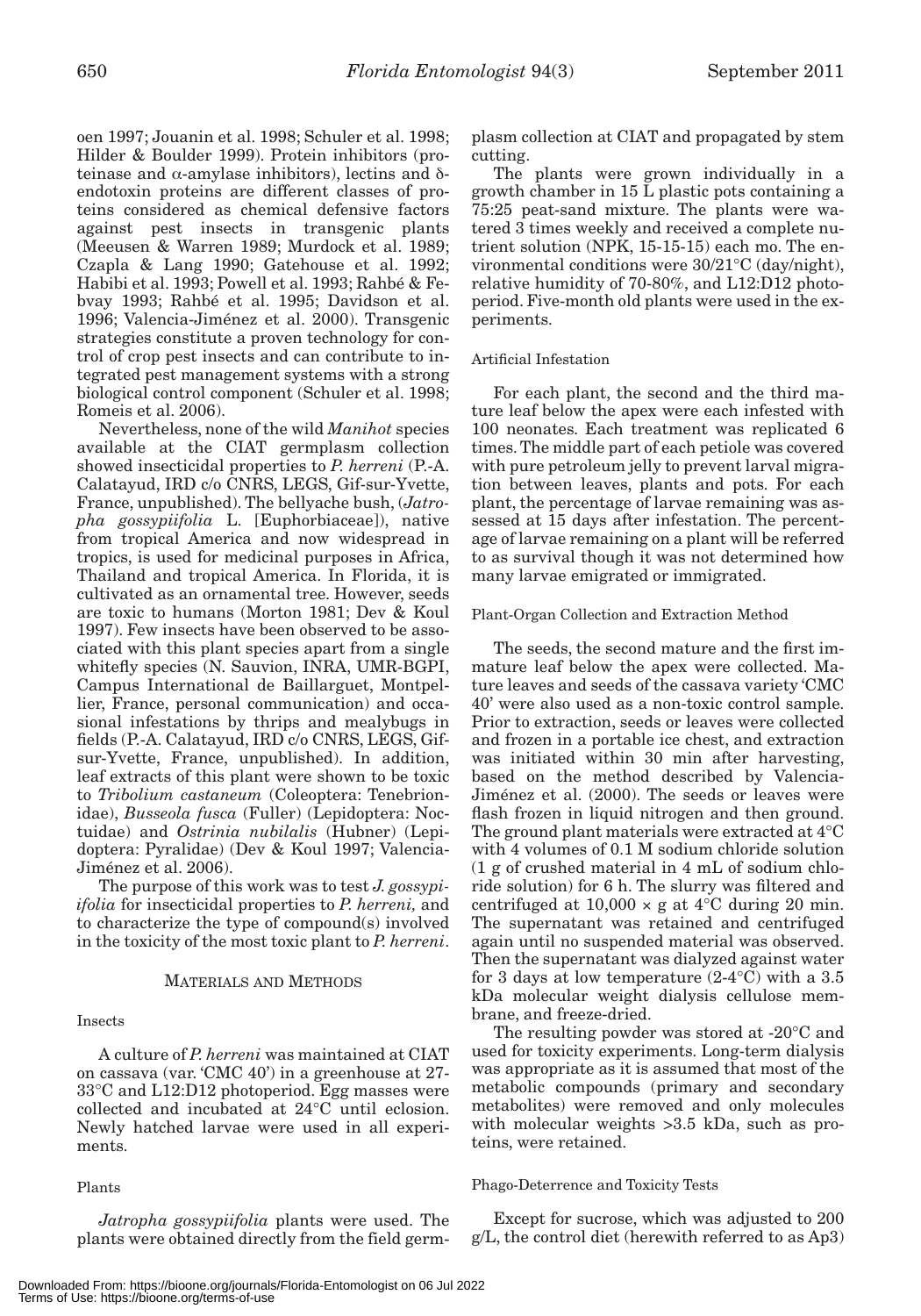developed by Calatayud et al. (1998) as a derivative of A0 of Febvay et al. (1988) was used as standard medium. The deficiency in tyrosine, caused by its low solubility, was compensated for by adding extra phenylalanine at 17.86 μmol/mL. Based on Ap3, 10 mg of leaf or seed powder was incorporated into 1 mL of the artificial diet. KCN at the same concentration was also tested as a toxic control. For all diets the pH was adjusted to 7.5 with potassium hydroxide, and the medium was then filter-sterilized (0.22 μm Millipore units). The diet was enclosed in sterile Parafilm® sachets and stretched on the top of a standard film box (black; height, 5 cm; diam., 3.2 cm), which constituted the rearing unit.

#### Phago-Deterrence Test

Because non-preference is often linked to toxicity, phago-deterrence tests were first done. For each aforementioned diet, ten groups of 30-40 neonate larvae each were deposited in each rearing units with a single Whatman  $N^{\circ}1$  paper disc, which covered the entire bottom of the box to collect honeydew, according to the method of Calatayud et al (2002). A droplet of liquid diet was placed at the middle of the top of each rearing unit. The plane of the Parafilm® surface through which the mealybugs feed was oriented horizontally. Larvae were left overnight under dark conditions (12 h) after which the number of mealybugs feeding on the diet was counted; the honeydew droplets on the Whatman paper discs were stained using ninhydrin reagent (0.2% in N-butanol). The number of honeydew droplets was counted and their diameter (in μm) measured with a micrometer. The volumes of droplets (in nL) were estimated using a calibration curve [vol $ume = 0.076 \times diameter$  according to Calatayud et al. (2002). The volume of diet ingested per mealybug estimated by the volume of honeydew excreted was calculated and expressed as nL/mealybug.

# Toxicity Test

For each aforementioned diet, another eight groups of 50-60 neonate larvae each were placed in each experimental rearing units. After 4 d (the minimum time necessary to show plant extract toxicity in an artificial diet), the percentage of larvae surviving on each diet was calculated.

In addition, to assess thermolability of the compounds, the plant extracts were boiled before addition to the artificial diet; toxicity was tested at the same concentration and experimental conditions as above.

All tests were conducted at 24°C, 80% R.H. and L12:D12 photoperiod.

Evidence of Protein(s) Involved in the Toxicity

To evidence the involvement of protein(s) in plant toxicity to *P. herreni* the following procedure was used. From the plant organs that caused the highest mortality in toxicity tests using artificial diets (see results of Table 3), an extraction procedure similar to the above procedure was used, except that the supernatant obtained before dialysis was directly used. The subsequent purification steps were carried out at 4°C. Sufficient solid ammonium sulfate was added slowly to the supernatant by continuous stirring to achieve 20% saturation. The suspension was kept at 4°C for 6 h, followed by centrifugation at 10,000 g at 4°C for 30 min, and the pellet was discarded. Using the same procedure, solid ammonium sulfate was added to the supernatant to obtain, sequentially, 20% increments of ammonium sulfate fractionation. The precipitated proteins obtained at 20- 40, 40-60, 60-80 and 80-100% ammonium sulfate saturation were resuspended in 50 mL of 0.1 M sodium chloride solution and dialyzed for 3 days at low temperature (2-4°C) with molecular weight cut-off (MWCO) 3.5 kDa cellulose membrane against water and freeze-dried. Each fraction was tested for toxicity to *P. herreni* over 4 successive days using a similar toxicity test procedure.

Thereafter, from the most toxic fraction, the proteins were separated using native gel electrophoresis. Ten (10) mg of protein was separated on a slab gel  $(16 \times 14 \text{ cm}, 1 \text{ mm thick})$  containing 4-14% polyacrylamide. Electrophoresis was run for 12 h at 4°C, 7 mA, with molecular weight standards (20.42-194.24 kDa, BioRad). The gel was then stained in  $0.01\%$  (w/v) Coomassie blue stain R250 (BioRad), 0.5% (v/v) methanol, 0.1% (v/v) acetic acid solution for 2 h.

#### Statistical Analysis

Statistical tests were performed with Statview software (Abacus Concepts, USA). The volume of diet ingested and percent insect survival were log and arcsin transformed, respectively. Untransformed results are presented in the tables and in Fig. 1. All means were separated by Tukey's HSD test following one-way analysis of variance (ANOVA).

### RESULTS

*Jatropha gossypiifolia* leaves yielded 5% and 0% of survival only after 24 and 48 hours, respectively.

The extracts tested in Table 1 influenced significantly the volume of diet ingested by *P. herreni* neonates within the first 12 h of feeding (ANOVA:  $F_{5,54}$  = 18.9,  $P < 0.0001$ ). However, only mature leaf extracts reduced feeding of *P. herreni*, and the reduction was similar to that by KCN, which served as a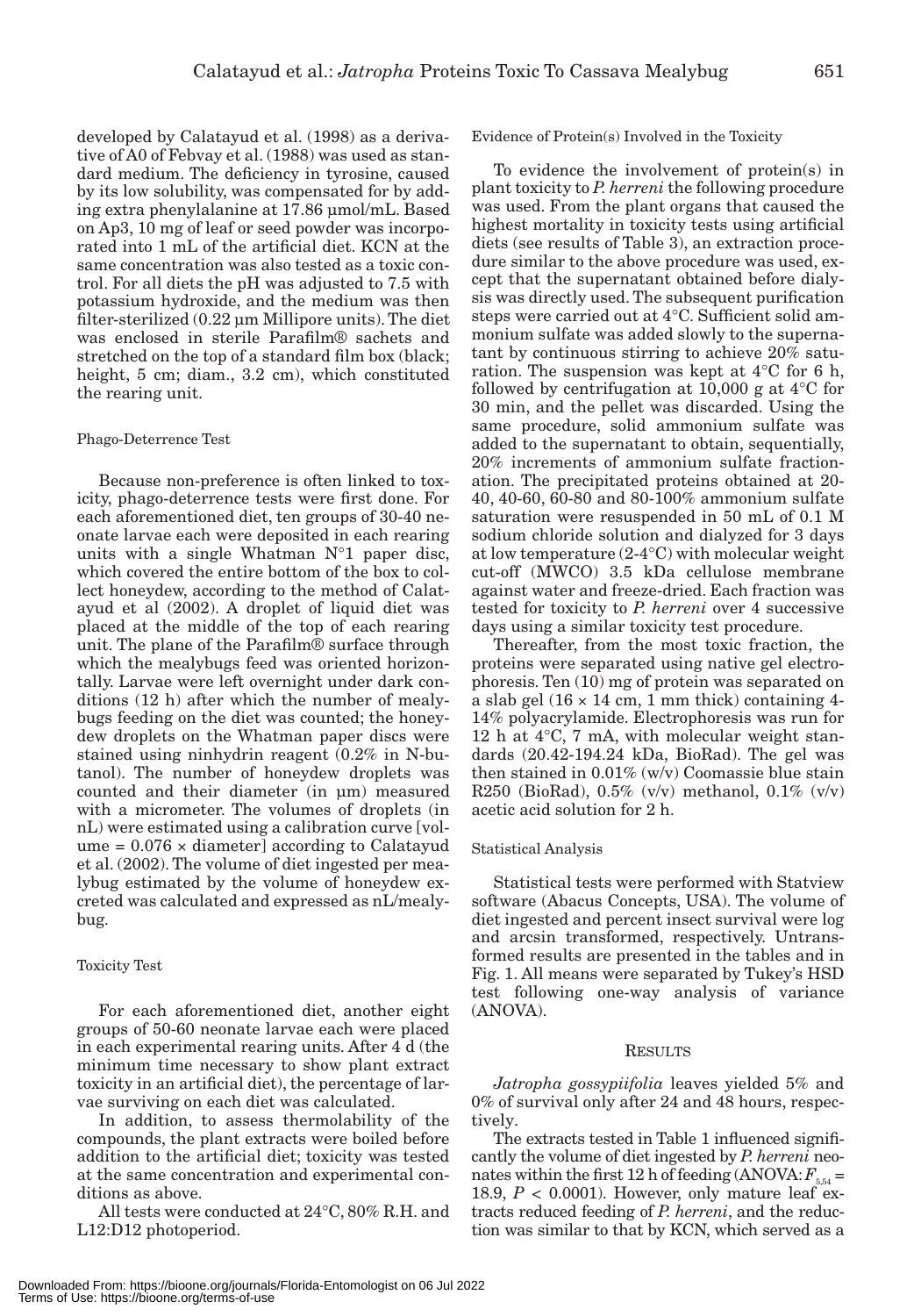

Fig. 1. Ammonium sulfate fractionation. The extract obtained from *Jatropha gossypiifolia* mature leaves was subjected to ammonium sulfate fractionation. Data represent percent survival (mean ± SE, *n* = 10) of *Phenacoccus herreni* obtained with each precipitated fraction after 4 days. Bars with different letters are significantly different at 5% level (Tukey's HSD test following ANOVA).

positive control for toxicity. The volume of diet ingested by *P. herreni* was significantly higher with Ap3 alone as compared to the diets containing plant extracts. No significant difference was observed between extracts of young leaves, seeds of *J. gossypiifolia*, and CMC40 leaf extracts.

The extracts significantly influenced the survival of *P. herreni* larvae after 4 days of feeding (Table 2) (ANOVA:  $F_{7.56} = 59.7, P < 0.0001$ ). Diets including either extracts of mature leaves or seeds in the Ap3 diet caused toxicity to *P. herreni*, which, however, was not as high as with KCN. By contrast, survival was significantly higher with Ap3 alone and with leaves of 'CMC 40' as well as young leaves of *J. gossypiifolia*. Boiling the extracts of mature leaves and seeds of *J. gossypiifolia* increased *P. herreni* survival significantly (Table 2), and survival was greater with boiled extracts of mature leaves than seeds.

Both phago-deterrence and toxicity tests showed that the active compound(s) involved in toxicity of *J. gossypiifolia* was mostly associated with mature leaves. Therefore subsequent preliminary purification was done with mature leaves.

Ammonium sulfate fractionation of the extract indicated the presence of toxicity toward *P. herreni*, mostly in the 80% fraction after 4 d of bioassay (Fig. 1) (ANOVA:  $F_{5.54} = 40.2$ ,  $P < 0.0001$ ). The toxicity of this fraction was similar to the control  $(0\%$  fraction = extract without precipitation treatment). The precipitated proteins of this fraction were separated using native gel electrophoresis (Fig. 2). The electrophoresis profile showed the presence of proteins from 21.36 to 188.05 kDa. Among them, the proteins around 101.02 kDa appeared to be the most abundant.

# **DISCUSSION**

*Jatropha gossypiifolia* was shown to be highly toxic to *P. herreni*. The findings indicate that the active compound(s) of *J. gossypiifolia* involved in the toxicity to *P. herreni* were mostly located in mature leaves. As generally observed with plant toxins (Schoonhoven et al. 1998), the toxic compound(s) were also phago-deterrent to *P. herreni*. The presence of several secondary compounds in *J. gossypiifolia* leaves, including flavonoids (e.g. apigenin, isovitexin, vitexin) and diterpenoids (e.g. jatrophone), and their implication in animal toxicity, were determined by Kupchan et al. (1970) and Subramanian et al. (1971). However, these compounds are generally not water soluble and are thus not identical to the compounds extracted from the leaves in our study. In addition, these molecules possess molecular weights lower than 3.5 kDa and would have been removed during the dialysis. Only molecules with molecular weight greater than 3.5 kDa could therefore be involved in the toxicity observed in the present study. Also, Euphorbiaceae plants are known to possess polyisoprenes in the form of latex with high molecular weights (Archer 1980). Such compounds are mostly soluble in organic solvents such as benzene and chloroform. Their presence in the leaf extract can also be ruled out. There-

TABLE 1. VOLUMES OF DIET INGESTED PER NEONATE LARVA OF *PHENACOCCUS HERRENI* (IN NL/MEALYBUG, MEAN\* ± SE,  $N = 10$ ) AFTER 12 HOURS ON DIFFERENT ARTIFICIAL DIETS.

| Diet                                            | Volume ingested    |
|-------------------------------------------------|--------------------|
| Ap3 alone (control)                             | $109.0 \pm 12.5$ b |
| Ap3 with 'CMC 40' leaves extract                | $40.5 \pm 7.4$ b   |
| Ap3 with KCN (toxic control)                    | $6.4 \pm 1.5$ a    |
| Ap3 with J. gossypiifolia young leaves extract  | $32.6 \pm 5.6$ b   |
| Ap3 with J. gossypiifolia mature leaves extract | $4.7 \pm 1.6$ a    |
| Ap3 with J. gossypiifolia seeds extract         | $21.8 \pm 11.9$ b  |

\*Means followed by different letters are significantly different at 5% level (Tukey's HSD test following ANOVA).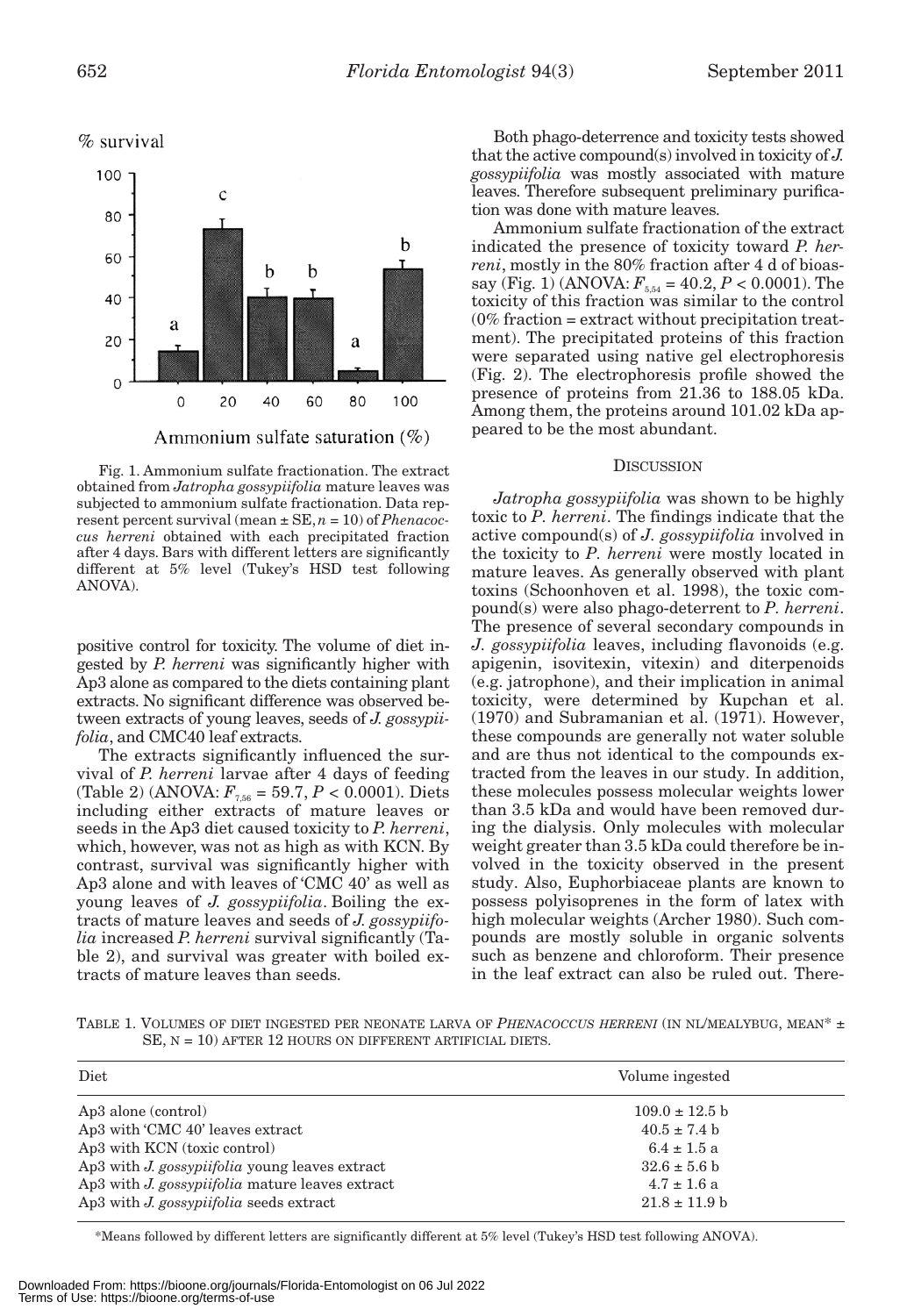| Diet                                                              | $\%$ survival    |
|-------------------------------------------------------------------|------------------|
| Ap3 alone (control)                                               | $93.0 \pm 3.1$ c |
| Ap3 with 'CMC 40' leaves extract                                  | $90.1 \pm 3.1$ c |
| Ap3 with KCN (toxic control)                                      | 0a               |
| Ap3 with J. gossypiifolia young leaves extract                    | $88.4 \pm 2.6$ c |
| Ap3 with J. gossypiifolia mature leaves extract                   | $17.2 \pm 4.9$ a |
| Ap3 with J. gossypiifolia seeds extract                           | $18.7 \pm 4.3$ a |
| Ap3 with J. gossypiifolia mature leaves extract previously boiled | $87.0 \pm 2.3$ c |
| Ap3 with J. gossypiifolia seeds extract previously boiled         | $58.9 \pm 5.7$ b |
|                                                                   |                  |

TABLE 2. SURVIVAL OF *PHENACOCCUS HERRENI* (MEAN\* ± SE, N = 8) LARVAE REARED DURING 4 DAYS ON DIFFERENT ARTIFICIAL DIETS.

\*Means followed by different letters are significantly different at 5% level (Tukey's HSD test following ANOVA).



Fig. 2. Electrophoresis separation of the precipitated proteins obtained from the 80% ammonium sulfate saturation (lanes 1 and 2). Molecular weights (M) are indicated in kDa. Arrows on the right indicate approximate molecular weights of 21.36,  $24.19$ ,  $71.77$ ,  $101.02$  and 188.05 kDa from bottom to top.

fore, the compounds involved in the toxicity to *P. herreni* are most likely proteins or peptides since they were thermo-labile and were precipitated by ammonium sulfate fractionation, and had molecular weights greater than 3.5.

A toxic protein designated as "curcin" with hemagglutinating activity (Lin et al. 2010), was iso-

lated from the seeds of *Jatropha curcas* L. (Euphorbiaceae) for the first time by Felke (1914). Curcin is known to be toxic and may be present in our leaf extract of *J. gossypiifolia*. However, this protein was reported by Barbieri et al. (1993) as a type I Ribosome-Inactivating Protein (RIP), consisting of a single polypeptide chain with molecular weight of 28-35 kDa. In this study, no bands were observed between 28 to 35 kDa in the precipitated proteins obtained from the 80% ammonium sulfate saturation and the most abundant proteins were approximately 101 kDa.

Although additional purification steps are necessary to identify the toxic protein(s), this study indicated that proteins in mature leaves of *J. gossypiifolia,* most probably around 101 kDa, are involved in the toxicity to *P. herreni*. Moreover, they are also toxic to another cassava mealybug species, *P. manihoti* Matile-Ferrero (Sternorrhyncha, Pseudococcidae), where the same precipitated proteins obtained from the 80% ammonium sulfate saturation induced around 90% mortality after 4 days (P.-A. Calatayud, IRD c/o CNRS, LEGS, Gif-sur-Yvette, France, unpublished). These proteins can therefore be considered as important factors in host plant resistance programs against cassava mealybugs and this plant can be therefore considered as a source of pest resistant genes for developing a GMO cassava. Nevertheless, additional work is required to identify the proteins involved in the toxicity, as well as to ensure that they are not toxic to mammals.

# ACKNOWLEDGMENTS

Thanks are given to Daniel Amin for his valuable technical help and Fritz Schulthess for his useful comments on earlier drafts of the article.

# REFERENCES CITED

ARCHER, B. L. 1980. Polyisoprene, pp. 310-327 *In* E. A. Bell and B. V. Charlwood [eds.], Encyclopedia of Plant Physiology. New Series. Vol. 8. Secondary Plant Products. Springer-Verlag, Berlin, Heidelberg, New York.